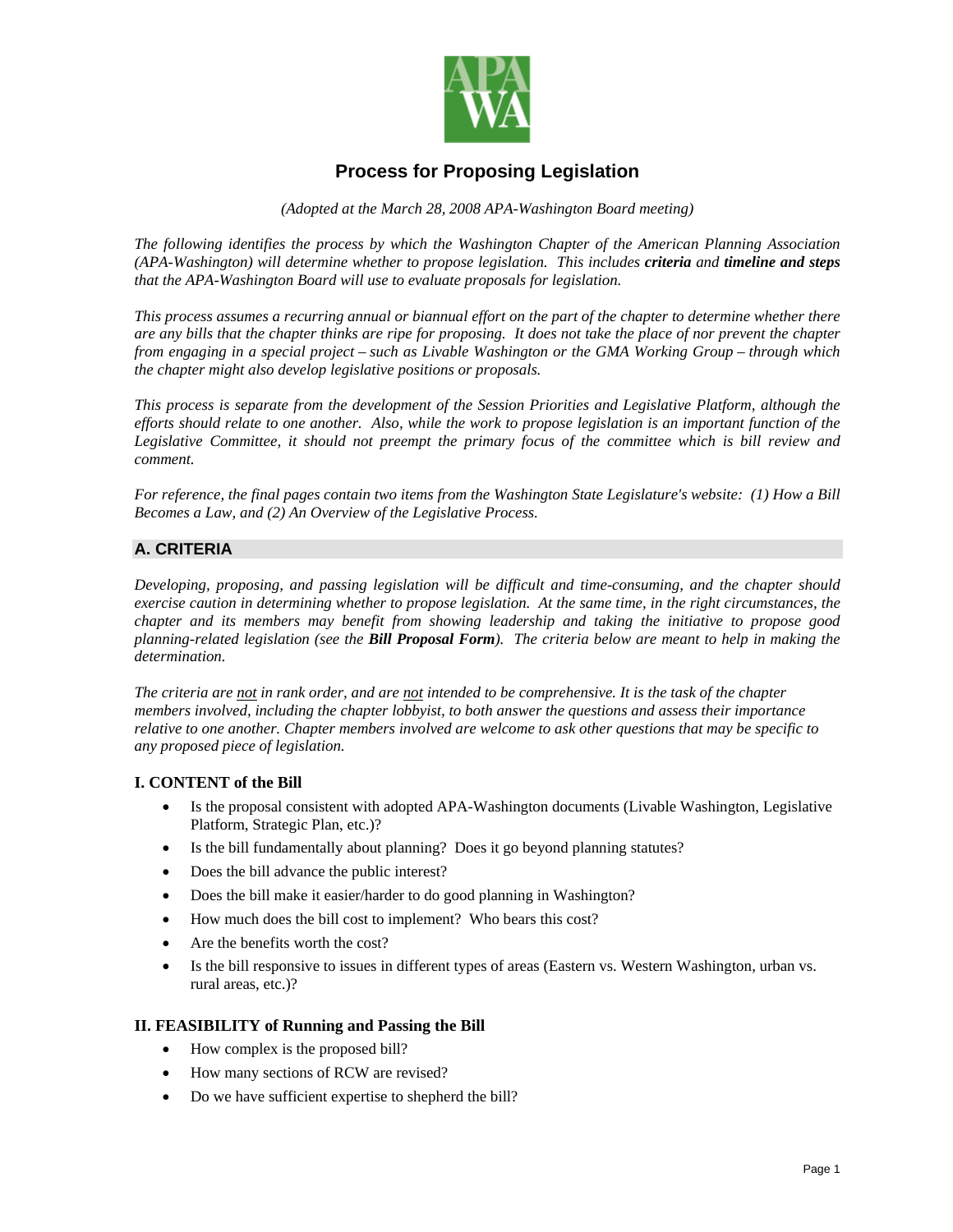- Would the bill be politically sensitive enough that it would affect planner's ability to shepherd it?
- Can we create a coalition to support the bill?
- Who might oppose the bill?
- How does this bill relate to other proposals (from APA-Washington or others)? Can we support similar proposals or should we run our own bill?
- Can we find a sponsor?
- How much of our lobbyist's time can we devote to this bill?
- How many other bills will APA-Washington run?

### **III. TIMELINESS for Running and Passing the Bill**

- Why propose this now? Is the time right?
- Has this bill (or a similar bill) been run before? If so, why did it not pass before and have those circumstances changed?
- Is the makeup of the Legislature appropriate for this bill?
- Who are the chairs and members of the relevant legislative committees?
- Where is the Governor on these issues?

# **IV. PERCEPTION from Running the Bill**

- Would APA-Washington be seen as a player on this topic?
- How does running this bill affect friends and others' perceptions of APA-Washington?
- What will the reaction be in the media?
- How will running this bill affect our ability to run other bills in the future?
- How will running this bill affect the chapter's standing in Olympia? Will it make the chapter stronger, and perhaps more likely to be included in other activities, such as task forces, committees, etc.?
- What would the effect be if the bill did not pass?

# **B. TIMELINE/STEPS**

*This section lists the timeline and steps by which APA-Washington evaluates ideas and helps turn them into draft bills that can be approved by the Board and submitted to and passed by the legislature. The bullets attempt to show a logical progression but, recognizing the iterative nature of the legislative process, they are meant to serve as guidelines. A person wishing to submit an idea for a bill to APA-Washington should use the Bill Proposal Form.*

# **1. DISCUSSION OF IDEAS FOR BILLS (Early Summer)**

### **April–June**

Annual Summer Meeting of Legislative Committee

- o Legislative Committee can also use this meeting as their previous legislative session debrief
- o Obtain input from chapter lobbyist on proposed ideas (lobbyist to attend meeting if feasible)
- o Legislative Committee discusses any ideas proposed by members.
	- *If any chapter member comes up with an idea for a bill during the year, they should be referred to look at this adopted Process and be asked to fill out the Bill Proposal Form and send it to the Legislative Committee Co-chairs for discussion at the summer meeting.*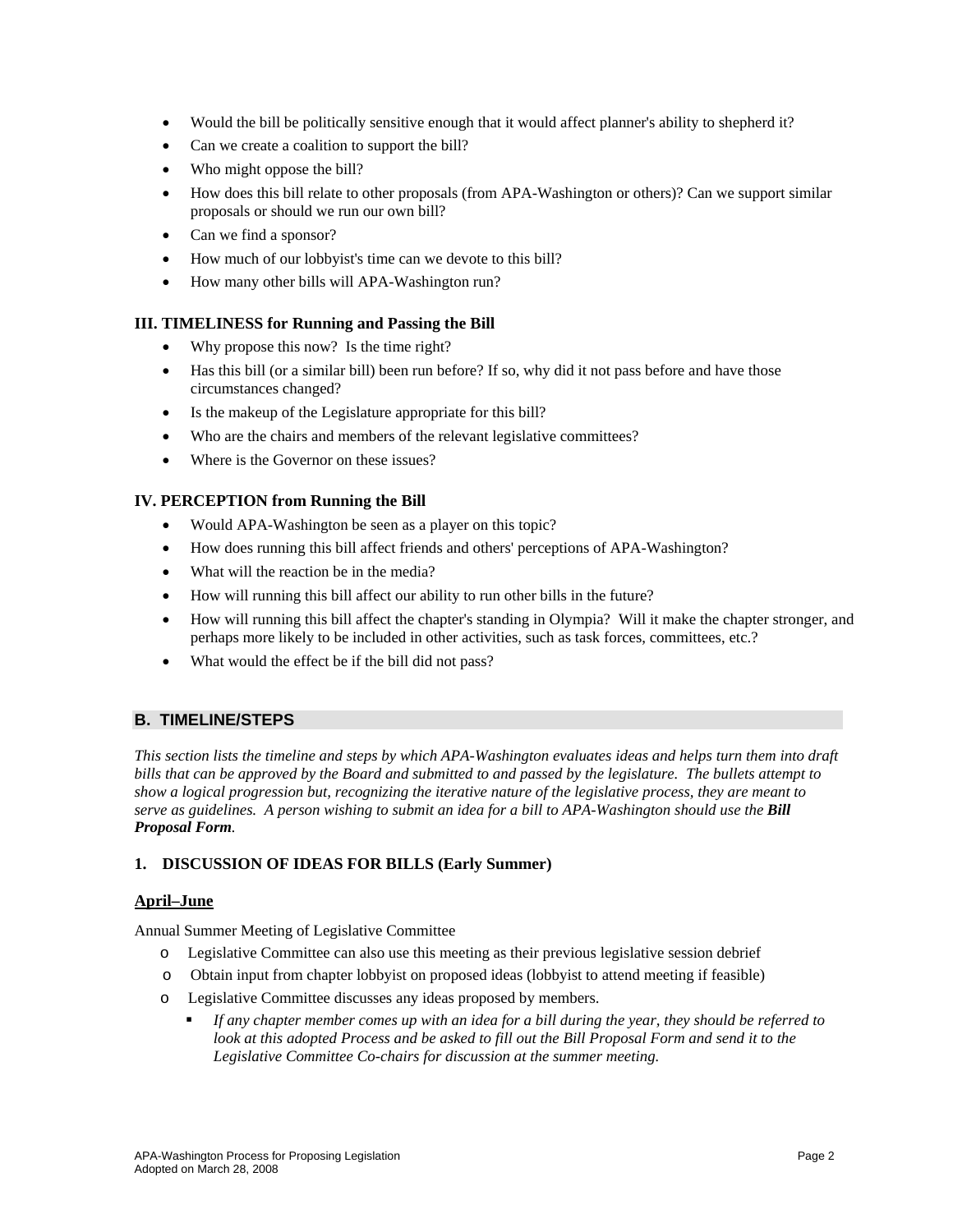- o Legislative Committee review of APA-Washington documents for ideas
	- *Discuss whether any ideas in existing APA-Washington documents (Livable Washington, Legislative Platform, Session Priorities, etc.) are ripe for proposing*
- o At the meeting, compare ideas to the criteria
- o After meeting, Legislative Committee provides Report to Board
	- *Following the meeting, the Legislative Committee Co-Chairs should provide a report to the Board regarding the discussion and determination regarding whether any of ideas discussed seem to be ripe for proposing as a bill*

Summer APA Board meeting –

- o Discuss Legislative Committee report
- o Provide feedback to Legislative Committee
- o If there is not time at the Board meeting, schedule conference call between Legislative Committee and the Board

Follow-up with chapter member(s) that submitted ideas

o After considering the feedback from the Board, the Legislative Committee should respond back to the people who suggested ideas for a bill

### **2. DRAFTING BILL (Summer to Fall)**

#### **July–August**

If the Legislative Committee and Board agree that an idea is ripe for proposing as a bill…

- o The first step is for the Chapter President and Vice President to form an Ad Hoc Subcommittee -
	- A chairperson should be identified, and a sufficient number of members recruited to ensure there is enough participation to support running the bill
	- Subcommittee can include individuals not on the Legislative Committee or Board, including potential non-APA coalition members
	- Obtain input from chapter lobbyist on Subcommittee
	- If there is not enough interest in serving on the Subcommittee, there is no bill



- o Subcommittee works on turning idea into draft *(short timeframe!)*
	- As appropriate, work with the Legislative Committee and other APA-Washington members, in developing the draft *(iterative)*
- o Chapter Newsletter (July) or Listserve *Notify membership about the Subcommittee and invite them to join the Legislative Committee and/or the Subcommittee.*
- o When the Subcommittee thinks a first draft is ready, hold conference call with Legislative Committee *(invite the whole Board to join conference call)*
	- Purpose of conference call is to review the first draft, provide feedback to the Subcommittee, and ultimately continue to assess whether idea is ripe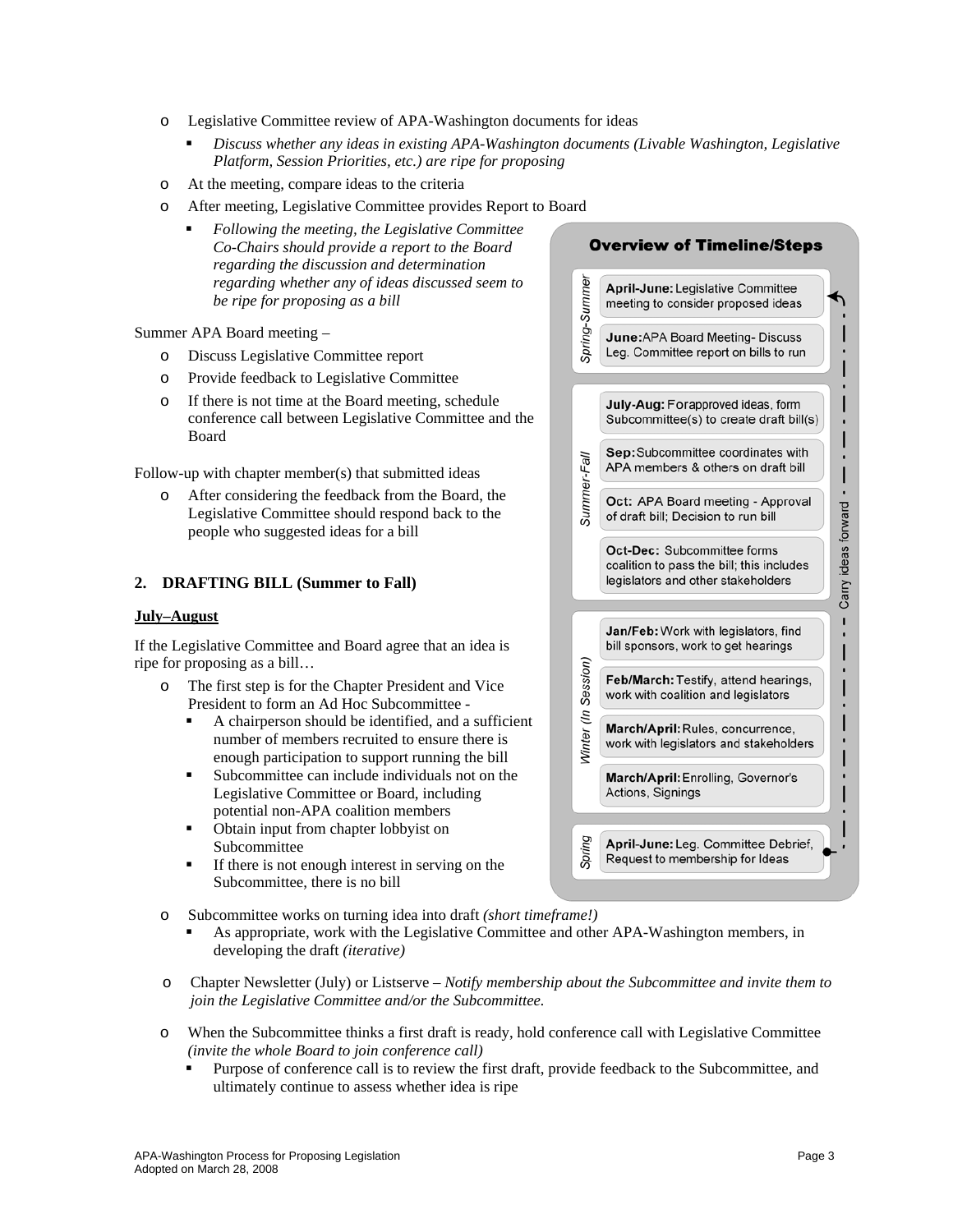#### **September**

- o Subcommittee incorporates feedback from August Conference call Where feasible, consider soliciting input from outside stakeholders
- o When the Subcommittee thinks a second draft is ready, hold conference call with Board *(Leg Committee invited to join conference call)* 
	- **Purpose of conference call is to review the second draft, provide feedback to the Subcommittee, and** ultimately continue to assess whether idea is ripe
	- This call should serve as preparation for the Board's Action in October
	- Consider seeking Code Reviser draft for easy dissemination
- o If the idea is still alive at this point (from the perspective of the Subcommittee and the Board), the Subcommittee incorporates feedback, creates a third draft, and begins outreach to other stakeholders, interest groups
- o Chapter Newsletter (September) *Communicate with membership to notify members that the Board will take action on a draft bill at its annual October meeting*

The *October to December* period is a key time in the process – the Board has already concluded that the idea remains ripe and the Subcommittee is working on a third draft of the bill.

The major work in this period is involvement of outside stakeholders.

- o Chapter lobbyist, Legislative Committee, Subcommittee play key roles in this time period
- o Work to create a coalition to support the bill
- o Work to inform / create support among legislators for the bill Seek to brief the leadership in both the House and Senate regarding the proposal as well as members of the committees
- o Find potential sponsors determine whether to have Senate and House companion versions
- o Identify potential opposition to the bill and evaluate options for mitigating their concerns

#### **October**

Fall APA Board meeting –

- o Board takes action on having chapter run the bill
	- Action is not on the exact language of bill, recognizing that it will continue to change
	- If Board is not ready to act, the bill should be dead for this session. If it dies, document the concerns for any future work

Fall Annual Chapter Meeting at Conference –

- o If Board takes an action to run the bill, announce this during annual meeting.
	- If appropriate, hand out materials, or make it available through chapter website
- o Chapter Newsletter (October/November) / Listserve *Communicate with membership after the fall Board meeting to notify members of the Board's action on the draft bill*

### **3. FINALIZE BILL LANGUAGE (end of Fall–Beginning of Session)**

#### **November**

Continue to build a coalition, communicate with legislators, and seek sponsors for the bill

Subcommittee to hold bi-weekly conference calls (or more or less as needed) to work through any amendments proposed by external stakeholders (Board members and Legislative Committee members invited)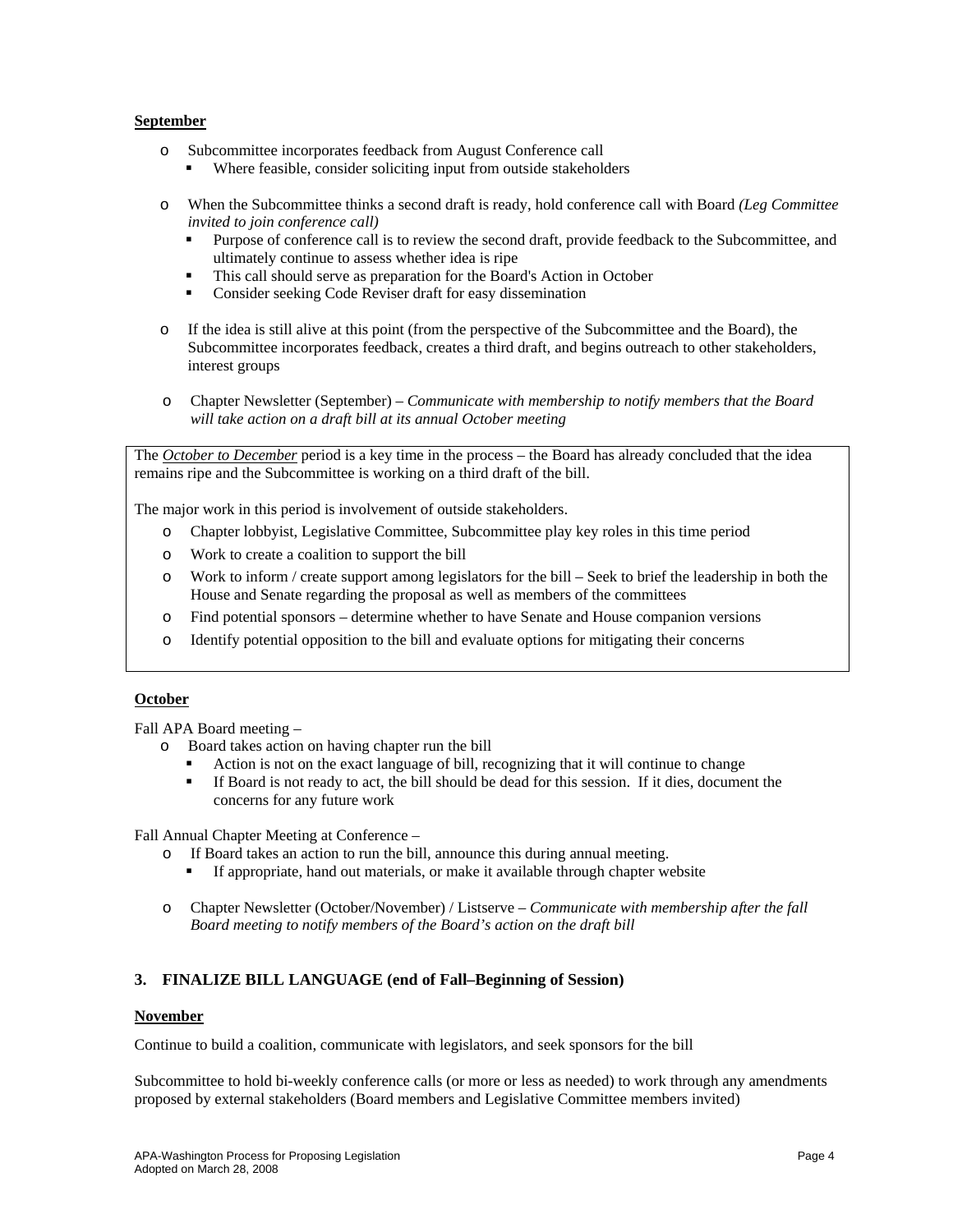#### **December**

Continue to build a coalition, communicate with legislators, and seek sponsors for the bill

Subcommittee to continue to hold conference calls to work through any amendments proposed by external stakeholders (Board members and Leg Committee members invited)

- o Finalize the proposal!
	- *Determine how and whether to announce chapter support for bill.*
- o Take draft to Code Reviser
- o Seek sponsors and pre-file if able
	- *Again, determine whether to have companion versions, or just one version.*
- o Chapter Newsletter (December) *Communicate with membership as part of kicking-off the legislative season*

### **4. DURING SESSION ACTIVITIES (Winter to Spring)**

*During session, the Subcommittee will continue be the lead on running the bill, because the Legislative Committee will need to perform its normal bill review tasks. However, passing the bill will also require time on the part of the Board, Legislative Committee, Chapter Leadership, and Lobbyist to work with Legislators and their staff.* 

*The steps in the legislative process are described below. Note that the legislature sets exact dates for the steps in the legislative process at the beginning of the session (i.e., cut-off dates for committees, second and third readings, etc). The dates shown below are illustrative; make sure to use session calendar. Subcommittee should make sure that chapter and coalition members are aware of these dates.* 

*If need, the Tuesday conference calls can be used for discussion regarding status, upcoming meetings, discussion of amendments, etc. The Subcommittee Chair, Chapter President and Vice President are authorized to make changes executively to the proposal when needed.* 

*Also, at each step in the process, the Subcommittee will consider how to communicate with membership and, where appropriate, activate membership to help pass bill.* 

#### **Short Session: January – Regular Session: January – February**

Get bill introduced in House and/or Senate (First Reading)

o Continue to brief Legislators in both chambers and provide information on the bill including any changes the Subcommittee thinks should be included

Seek a committee hearing

- o Provide information to all Legislators on the committees and their staff.
- o Have other stakeholders in coalition communicate with Legislators on the committees and their staff

Review and provide comments to legislative central staff on Bill Reports and Fiscal Notes

o Subcommittee reviews these documents and provides comments to central staff, and when appropriate to Legislators and their staff

Attend committees' public hearings and provide testimony.

- o Be prepared for last minute meetings or phone calls.
- o Involve other stakeholders in coalition.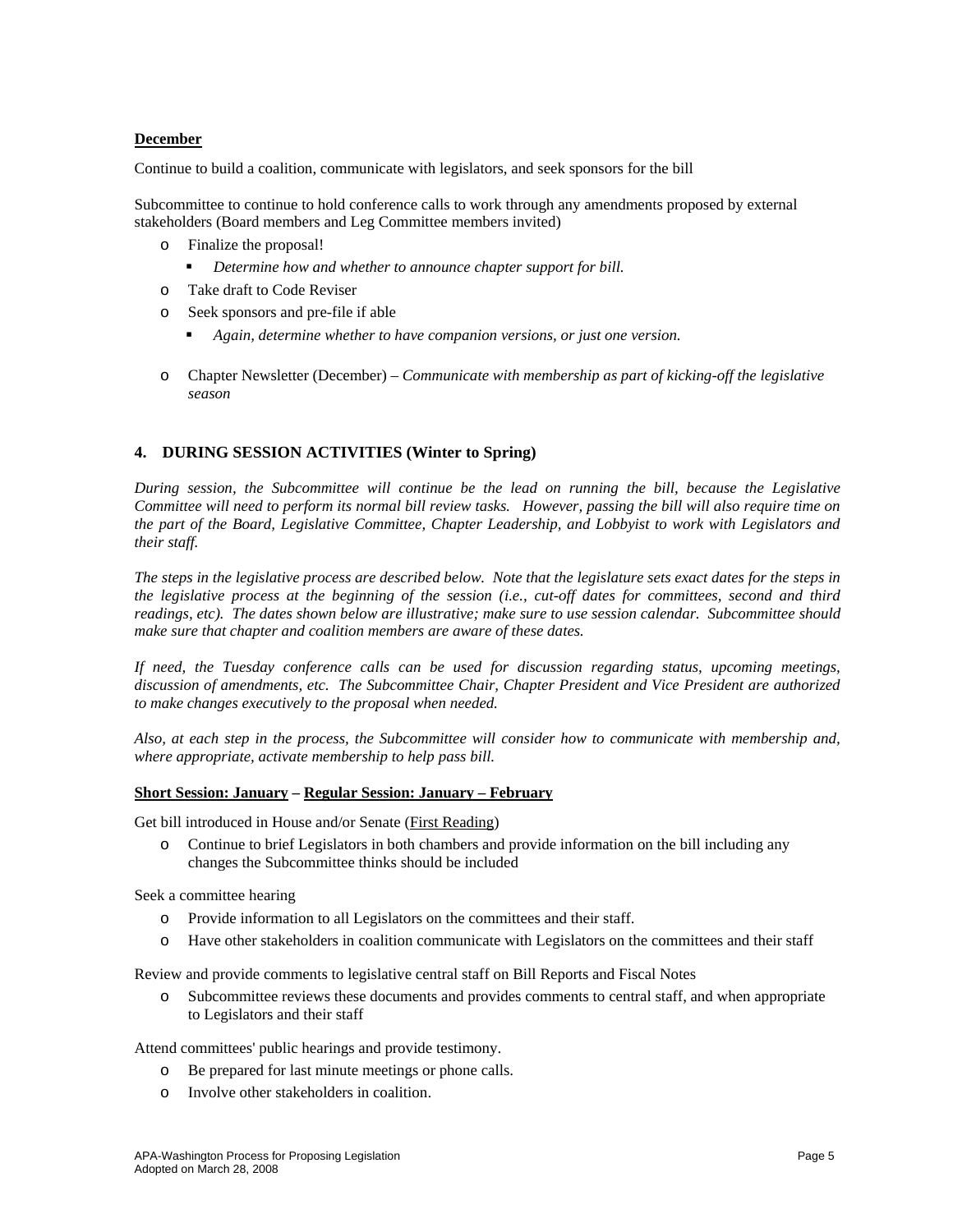Attend meetings where committees vote on the bill. (Committee Action)

- o Seek to pass bill by communicating with Legislators on the committees and their staff.
- o Have other stakeholders in coalition communicate with Legislators on the committees and their staff

Winter APA Board meeting –

o Subcommittee to work with Board members, as needed, to help support bill

### **Short Session: February – Regular Session: March–April**

Work to make sure bill is referred to the Rules Committee

The Rules Committee can either place the bill on the second reading of the calendar for debate before the entire body, or take no action.

- o Seek to find legislator on Rules Committee to champion this bill
- o Have other members of the coalition do the same
- o Track bill in Rules Committee to find calendars (regular, consent, suspension) it appears on
	- Continue to communicate with Legislators and their staff

Attend floor action in House and Senate (Second Readings)

o Where possible, communicate with Legislators and their staff regarding amendments

Restart process when bill moves to opposite body of legislature (e.g., House to Senate)

Subcommittee members make themselves available to Legislators and their staff on the Concurrence, Dispute and Conference committees

o Where possible, communicate with Legislators and their staff regarding amendments

Enrolling / Governor's Actions

- o Board leadership and Subcommittee members should try to be at bill signings.
- o It is important to communicate any successes back to membership, and photograph do this

Keep members apprised of bill's progress as part of monthly report from lobbyist in chapter newsletter

### **5. SESSION WRAP–UP (Spring)**

#### **April – May**

In the "End of the Session Wrap-up" article in the chapter newsletter, remind Chapter members that we have a new process, and ask for folks to submit their ideas for bill, prior to the summer meeting.

o *Notification to members of Legislative Committee Summer meeting. Request for ideas.*

#### Spring APA Board meeting –

o *If feasible, coordinate debrief with Board meeting.*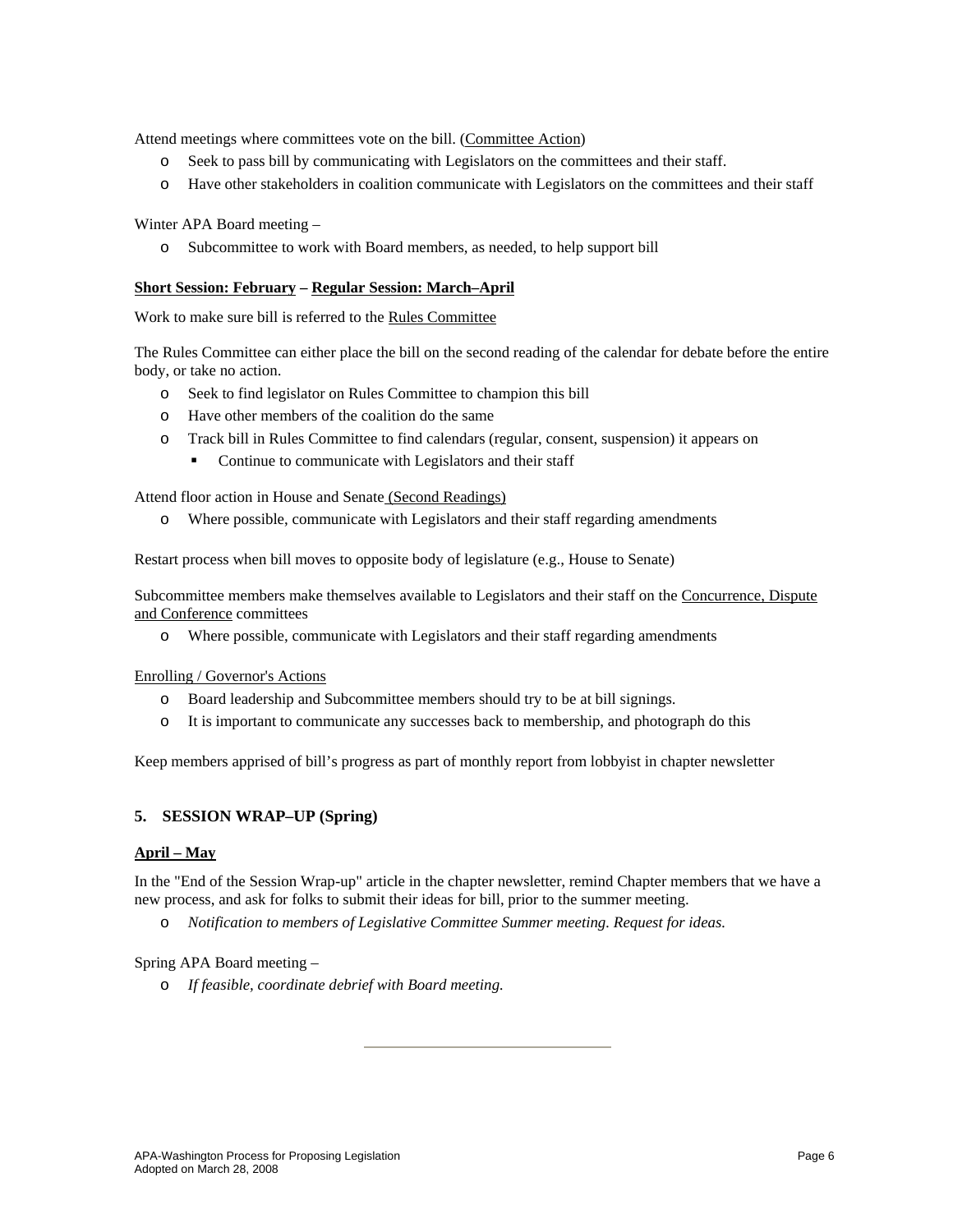# **How a Bill Becomes a Law**

*Source: http://www.leg.wa.gov/WorkingwithLeg/bill2law.htm* 

For more information, see: Legislative Process Overview, Reed's Parliamentary Rules, and Students' Page.

- 1. A bill may be introduced in either the Senate or House of Representatives by a member.
- 2. It is referred to a committee for a hearing. The committee studies the bill and may hold public hearings on it. It can then pass, reject or take no action on the bill.
- 3. The committee report on the passed bill is read in open session of the House or Senate, and the bill is then referred to the Rules Committee.
- 4. The Rules Committee can either place the bill on the second reading of the calendar for debate before the entire body, or take no action.
- 5. At the second reading, a bill is subject to debate and amendment before being placed on the third reading calendar for final passage.
- 6. After passing one house, the bill goes through the same procedure in the other house.
- 7. If amendments are made, the other house must approve the changes.
- 8. When the bill is accepted in both houses, it is signed by the respective leaders and sent to the governor.
- 9. The governor signs the bill into law or may veto all or part of it. If the governor fails to act on the bill, it may become law without a signature.

### **Overview of the Legislative Process**

*Source: http://www.leg.wa.gov/WorkingwithLeg/overview.htm* 

### **Prefiling | First Reading | Committee Action | Rules Committee | Rules Review/Rules White | Rules Consideration/Rules Green | Calendars/Bill Report | Second Reading | Third Reading | Concurrence, Dispute, and Conference | Enrolling | Governor's Actions | Carryover**

The Washington State Legislature is made up of two houses (or chambers), the Senate and the House of Representatives. Washington has 49 legislative districts, each of which elects a Senator and two Representatives. Senators serve four-year terms and Representatives serve two-year terms. The Senate and House of Representatives meet in session each year to create new laws, change existing laws, and enact budgets for the State.

The legislative cycle is two years long. Within that two-year cycle, there are two kinds of legislative sessions: regular sessions and extraordinary, or special, sessions. Regular sessions are mandated by the State Constitution and begin the second Monday in January each year. In the odd-numbered year, for example, 2005, the regular session is 105 days; in the even-numbered year, for example, 2006, it is 60 days. Extraordinary sessions are called by the Governor to address specific issues, usually the budget. There can be any number of extraordinary sessions within the two-year cycle, and they can last no more than 30 days. To see the legislative calendar for the most recent session, go to the Cutoff Calendar on the Agendas, Schedules, and Calendars page.

The members of the House and Senate offer legislation, or bills, for consideration. The ideas for bills come from a number of places: something has happened in the last year that inspires new legislation (for instance, the change in people's perception of crime gave rise to the youth violence bills that were offered during the 1994 Session), a member wishes to address an issue that is specific to his or her district, the Legislature decides to tackle a major issue (such as regulatory reform), changes in technology dictate a change in the State's laws, etc.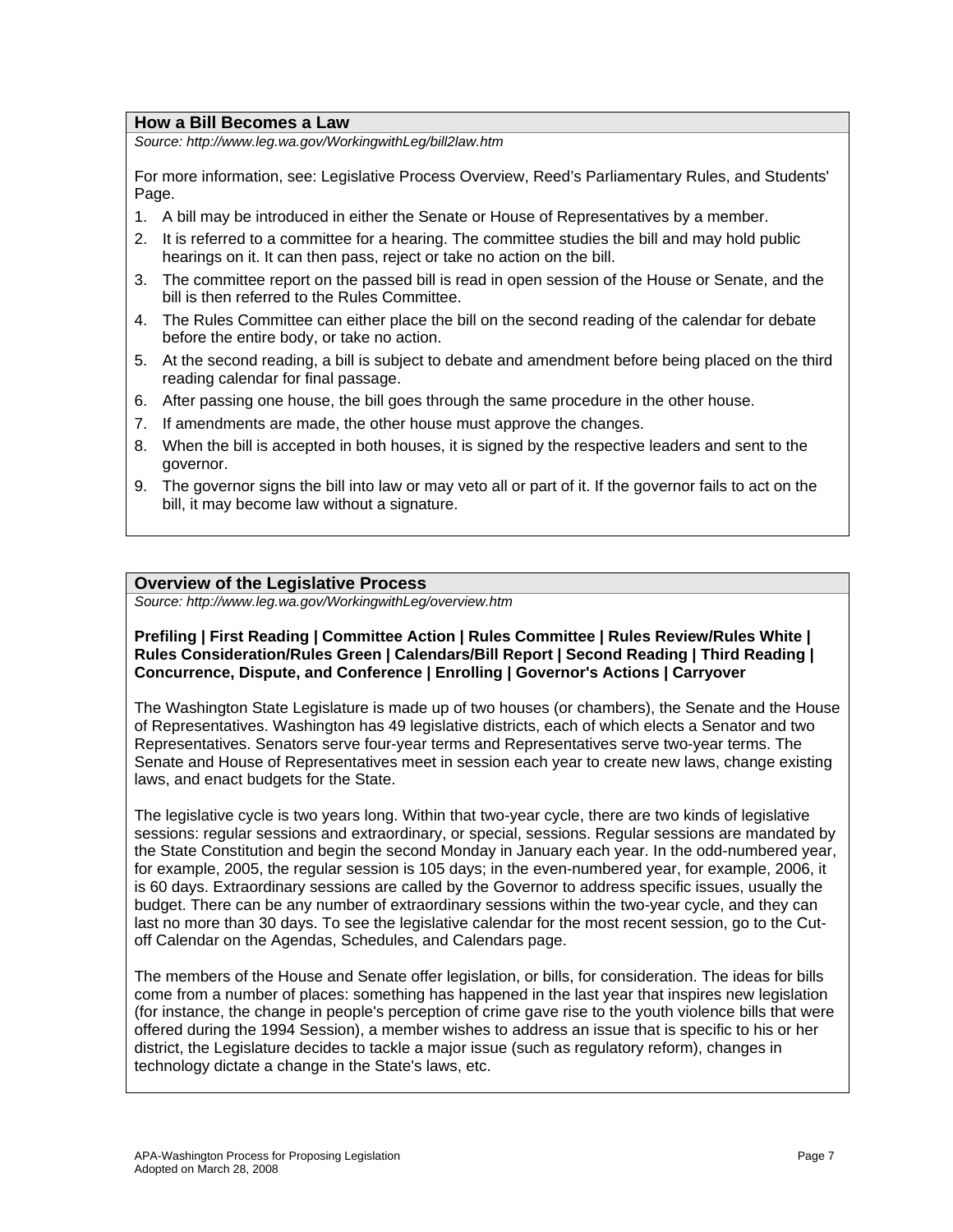### **Overview of the Legislative Process**

Once a member introduces a bill, the legislative process begins. The process has a number of specific steps. If the bill makes it through all the steps in the chamber in which it was introduced (the "first house"), it goes to the other chamber (or "second house") and goes through the same steps there. Each step is identified and explained below.

**Prefiling:** Members can prefile bills for introduction in the month before session begins. (The House and Senate have slightly different rules regarding when the prefiling period begins.) Prefiled bills are officially introduced the first day of the session.

**Introduction or First Reading:** The first thing that happens to bills on the "floor" is introduction and referral to committee. This is also referred to as the bill's first reading. (Bills must have three readings in each house in order to pass the Legislature.)

Leadership determines to which committees bills will be referred; this is usually determined by the bill's subject matter. Bills that require an appropriation or that raise revenue must also go to a fiscal committee for review.

To see which bills will be introduced for the upcoming legislative day, go to the Agendas, Schedules, and Calendars page and display House Introductions or Senate Introductions

**Committee Action:** The chair of each committee works with leadership and staff to schedule bills to be heard by the committee. Committees hold three kinds of meetings: (1) work sessions, where issues are determined and reviewed; (2) public hearings, where testimony from interested parties is taken; and (3) executive sessions, where the committee decides how it will report the bill to the whole house. Not all bills get scheduled for hearing, so a good number of bills never get any further than committee.

Bills can be reported in several fashions, the most usual being do pass (pass the bill just as it is), do pass as amended (pass the bill as amended by the committee), and do pass substitute (the committee offers a different version to take the place of the original bill). The members on the prevailing side sign the "majority" report; those members who disagree with the majority sign the "minority" report. Not all bills coming out of committee have minority reports. To see a list of bills reported out of House or Senate committee each day, go to Standing Committee Reports.

As a bill moves through the committee process, the staff prepares the "bill report." The bill report includes a legislative history of the bill, background on the issue, a summary of the legislation, the names of those who testified on the bill, and a summary of the testimony for and against the bill. The bill report is edited as the bill moves through the process. When the bill moves to the opposite house, that house prepares a bill report as well. A bill that has finally passed the Legislature would have House, Senate, and Final bill reports.

At the start of the session, both houses agree on dates by which bills have to be reported out of committee in order to be eligible for further consideration by the Legislature. There is a "cut-off" date for bills to be out of committee in the first house and one for bills to be out of committee in the second house.

**Rules Committee:** Once a bill has been reported by the appropriate committee(s), the floor acts on the committee report and then passes the bill to the Rules Committee. Usually, the floor adopts the committee's recommendation.

The Rules Committee is where leadership exercises the most control over the process. The Rules Committee is made up of members from both parties. Each member on the committee gets to select two or three bills that will move on to the next step in the process. Which bills a member selects could be the result of a party caucus, or another member approaching that member, or a piece of legislation about which the member feels strongly.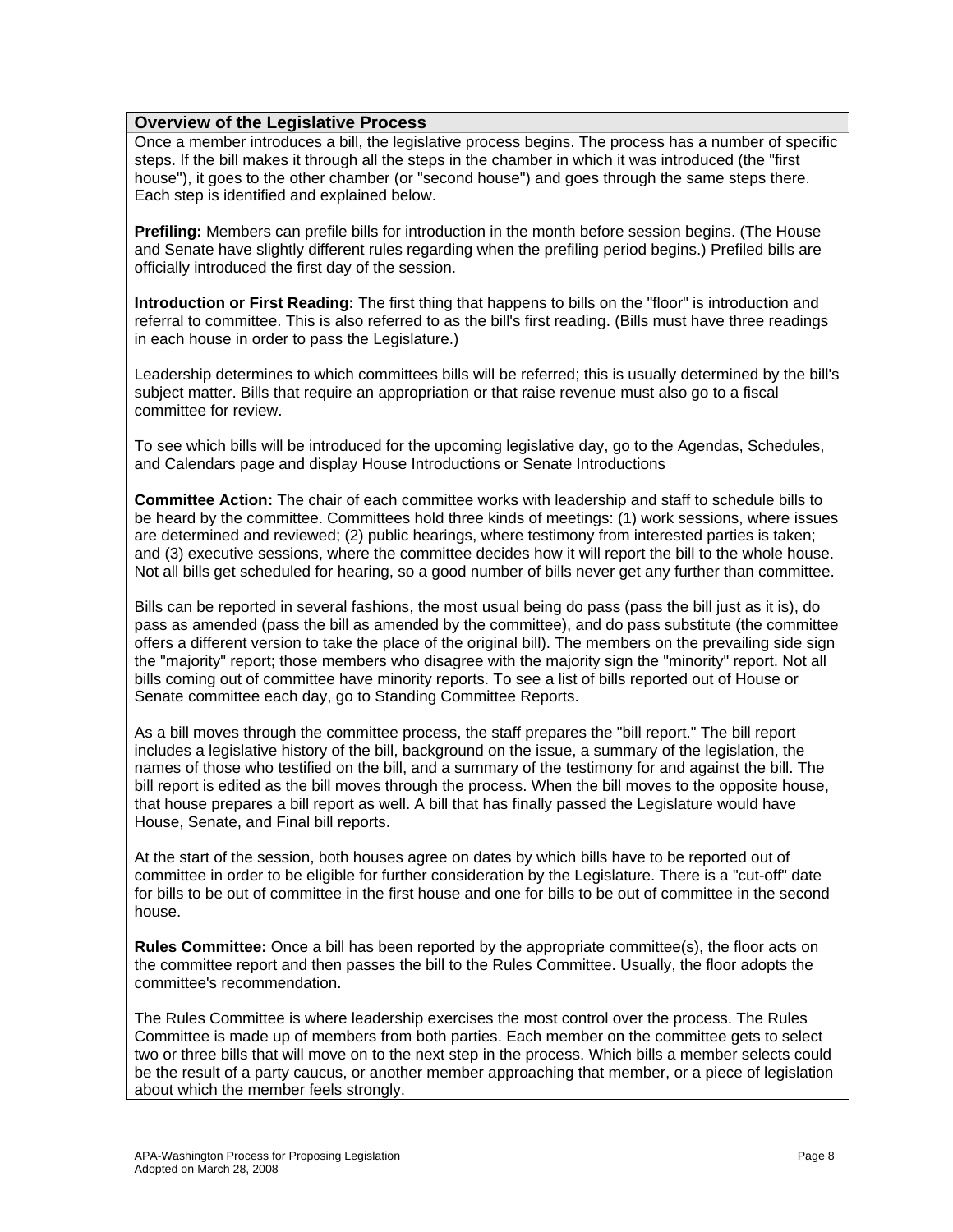# **Overview of the Legislative Process**

**Rules Review/Rules White:** The first step in the Rules Committee process is called Rules Review in the House and Rules White in the Senate (the report that lists the bills in this step in the Senate is printed on white paper). Rules Committee members review the bills and decide whether or not to move them on to the next step.

**Rules Consideration/Rules Green:** The next step is called Rules Consideration in the House and Rules Green in the Senate (the report is printed on green paper). Sometimes bills skip this step and go to the calendar for second reading. It is another step that allows leadership to control the process.

**Calendars/Bill Report Books:** The Rules Committee decides which bills will be scheduled for second reading. Those bills that will probably require some debate are placed on the regular calendar. Those that are probably not controversial may be placed on the suspension calendar in the House, the consent calendar in the Senate. The Rules Committee also decides whether a bill will be placed on the regular calendar or the suspension/consent calendar.

Each house prepares documents that list the bills scheduled to be heard on the floor. The House prepares "bill report books" (containing an order of contents and the bill report of each bill on the calendar) and "floor calendars" (a list of the bills, a brief description for each, and the committee action on each). The Senate prepares "calendars" (with an order of contents and the bill report of each bill), and "flash calendars" (the list with the brief descriptions and committee actions). The Senate flash calendar lists only those bills that were "pulled" from Rules at the last Rules Committee meeting. To see which bills are on the calendar in either house, go to House Floor Activity Report or Senate Floor Activity Report.

**Second Reading:** It is on second reading that the chamber discusses the merits of the legislation. It is here, too, where members can offer amendments to the bill. Most bills that get this far get their second reading in the couple of weeks following the committee cut-off.

If a bill has been amended in committee or on the floor in the first house, it is ordered engrossed. Engrossing a bill means incorporating the amendments into the body of the bill so that the second house gets one document. If a bill has been amended in the second house, it is returned to the first house with the amendments attached so that the first house can decide whether or not it wishes to agree with the changes the second house made.

**Third Reading:** Third reading is where the roll call vote on final passage is taken. If the bill finally passes, it continues in the process. If the bill fails on final passage, it goes no further. Under certain circumstances, the chamber may decide to reconsider the vote that was taken; in that case, the chamber has twenty-four hours to make a motion to reconsider the bill.

If the bill passes third reading in the second house and the second house did not amend the bill, the bill has passed the Legislature.

At the start of the session, both houses agree on "cut-off" dates by which bills have to be finally passed out of the first house and finally passed out of the second house.

**Concurrence, Dispute, and Conference Committees:** If the bill has been amended by the second house, the first house has to decide whether it will concur in the amendments or not. Leadership decides which bills returned from the second house will be discussed and places those bills on the concurrence calendar (House) or concurring calendar (Senate). If the first house concurs in the amendments, the bill has passed the Legislature.

If the first house disagrees with the second house, it can ask the second house to recede from the amendments. If the second house recedes, the bill has passed the Legislature.